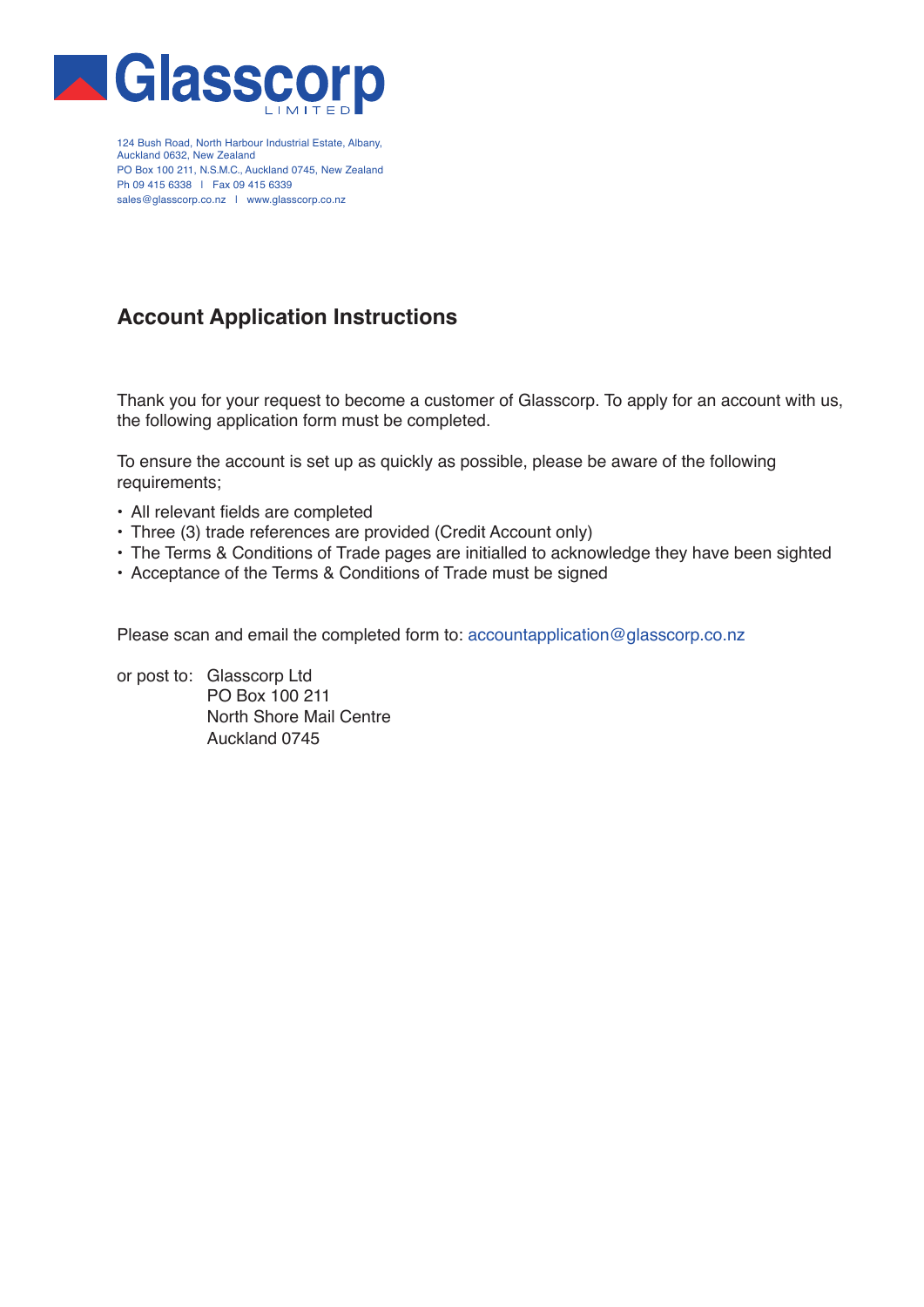

| Application for CREDIT account |  |  |  |  |  |
|--------------------------------|--|--|--|--|--|
|--------------------------------|--|--|--|--|--|

Application for CASH account

# **CUSTOMER DETAILS** (please print clearly)

**Type** (please circle)**:** *Company / Sole Trader / Partnership / Trust / Other:*

| Company Name (if applicable): <u>company</u> Name (if applicable):                                              |                                                                                                                                                                                                                                      |
|-----------------------------------------------------------------------------------------------------------------|--------------------------------------------------------------------------------------------------------------------------------------------------------------------------------------------------------------------------------------|
|                                                                                                                 |                                                                                                                                                                                                                                      |
|                                                                                                                 |                                                                                                                                                                                                                                      |
|                                                                                                                 |                                                                                                                                                                                                                                      |
| Sole Trader - Owner's Date of Birth (dd / mm / yy): ____________________________                                |                                                                                                                                                                                                                                      |
|                                                                                                                 |                                                                                                                                                                                                                                      |
|                                                                                                                 |                                                                                                                                                                                                                                      |
|                                                                                                                 |                                                                                                                                                                                                                                      |
|                                                                                                                 |                                                                                                                                                                                                                                      |
| <b>Manager</b>                                                                                                  | To Receive Product Technical & Promo Information                                                                                                                                                                                     |
|                                                                                                                 |                                                                                                                                                                                                                                      |
|                                                                                                                 |                                                                                                                                                                                                                                      |
| Email: 2008. 2009. 2010. 2010. 2010. 2010. 2010. 2010. 2010. 2011. 2012. 2012. 2014. 2014. 2014. 2014. 2014. 20 |                                                                                                                                                                                                                                      |
| <b>Purchasing Officer</b>                                                                                       | <b>Statement &amp; Invoices</b>                                                                                                                                                                                                      |
|                                                                                                                 |                                                                                                                                                                                                                                      |
|                                                                                                                 |                                                                                                                                                                                                                                      |
|                                                                                                                 |                                                                                                                                                                                                                                      |
| What Industry Sectors Are You In? (select all that apply)                                                       |                                                                                                                                                                                                                                      |
| Fabricator<br>1.                                                                                                | $\mathcal{G}$<br><b>Timber Joinery</b>                                                                                                                                                                                               |
| Window Installation<br>$\mathbf{2}$                                                                             | Kitchens, Bathrooms, Stone Benchtops<br>10                                                                                                                                                                                           |
| <b>Flat Glass</b><br>3                                                                                          | Marine<br>11                                                                                                                                                                                                                         |
| Façade Manufacturer / Structural Glazing<br>4                                                                   | Aluminium Composite Panels, Aluminium Flashings & Louvres<br>12                                                                                                                                                                      |
| Auto Glass<br>5                                                                                                 | Construction - Residential and/or Commercial<br>13                                                                                                                                                                                   |
| <b>Retrofit Double Glazing</b><br>6                                                                             | Hardware Supplies / Retailers<br>14                                                                                                                                                                                                  |
| Thermawood<br>7                                                                                                 | Other: the contract of the contract of the contract of the contract of the contract of the contract of the contract of the contract of the contract of the contract of the contract of the contract of the contract of the con<br>15 |

8

IGU Manufacturer, Glass Processing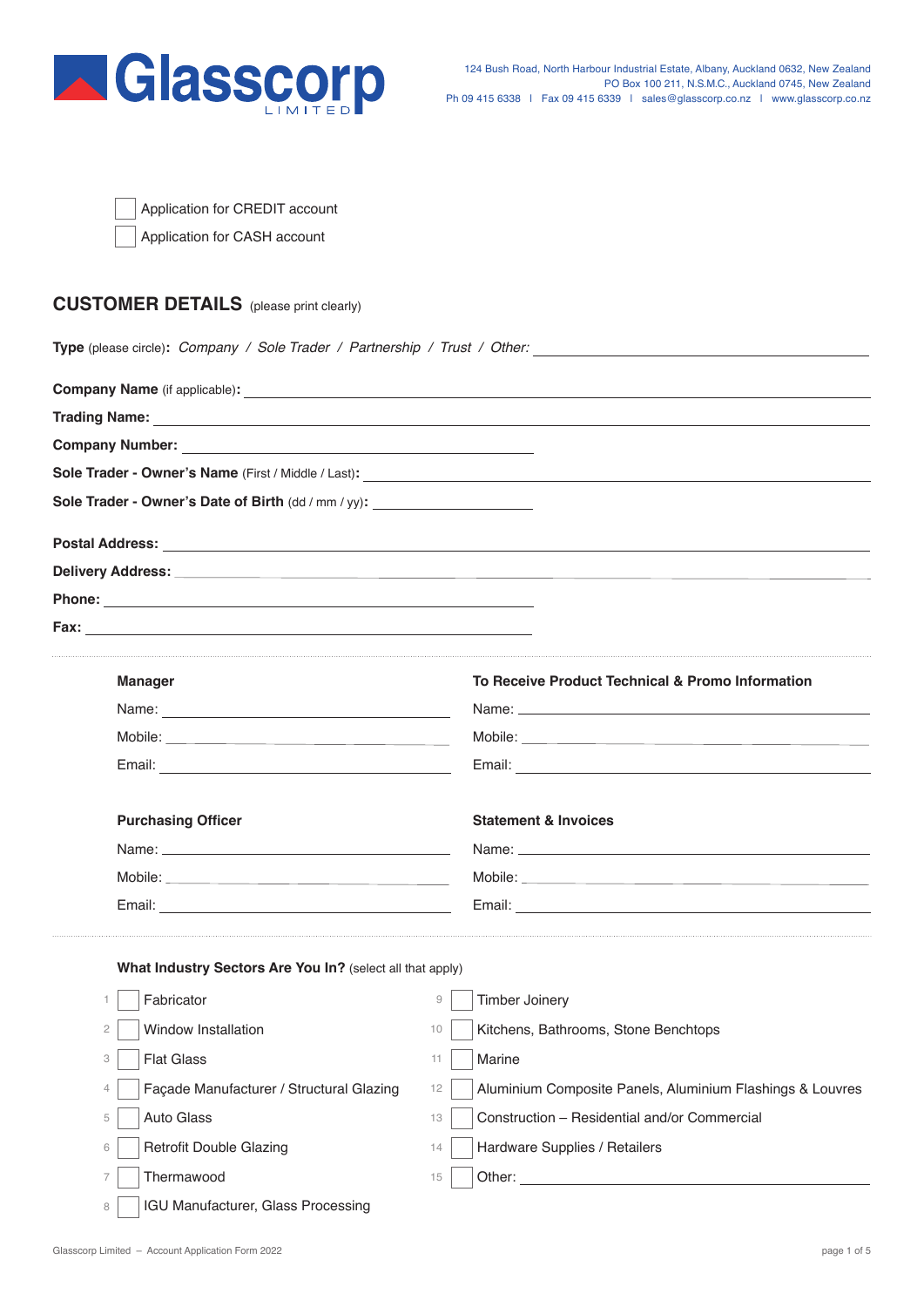

|                     | Period of Current Ownership of Business / Company:                                                                                                                                                                                                                                                                                                                                                                                                                                                                                                                                                                                                                                                                                                                                                                                                                                                                                                                                                                                                                                                                                                                                                                |                                                                                                                                                                                                                                |                                                                                                                                                                                                                                |  |
|---------------------|-------------------------------------------------------------------------------------------------------------------------------------------------------------------------------------------------------------------------------------------------------------------------------------------------------------------------------------------------------------------------------------------------------------------------------------------------------------------------------------------------------------------------------------------------------------------------------------------------------------------------------------------------------------------------------------------------------------------------------------------------------------------------------------------------------------------------------------------------------------------------------------------------------------------------------------------------------------------------------------------------------------------------------------------------------------------------------------------------------------------------------------------------------------------------------------------------------------------|--------------------------------------------------------------------------------------------------------------------------------------------------------------------------------------------------------------------------------|--------------------------------------------------------------------------------------------------------------------------------------------------------------------------------------------------------------------------------|--|
|                     | Trade References: (Credit Account only)                                                                                                                                                                                                                                                                                                                                                                                                                                                                                                                                                                                                                                                                                                                                                                                                                                                                                                                                                                                                                                                                                                                                                                           |                                                                                                                                                                                                                                |                                                                                                                                                                                                                                |  |
|                     |                                                                                                                                                                                                                                                                                                                                                                                                                                                                                                                                                                                                                                                                                                                                                                                                                                                                                                                                                                                                                                                                                                                                                                                                                   |                                                                                                                                                                                                                                |                                                                                                                                                                                                                                |  |
|                     |                                                                                                                                                                                                                                                                                                                                                                                                                                                                                                                                                                                                                                                                                                                                                                                                                                                                                                                                                                                                                                                                                                                                                                                                                   |                                                                                                                                                                                                                                |                                                                                                                                                                                                                                |  |
|                     |                                                                                                                                                                                                                                                                                                                                                                                                                                                                                                                                                                                                                                                                                                                                                                                                                                                                                                                                                                                                                                                                                                                                                                                                                   |                                                                                                                                                                                                                                |                                                                                                                                                                                                                                |  |
|                     | <b>Estimated total monthly credit requirement:</b> (Credit Account only) \$                                                                                                                                                                                                                                                                                                                                                                                                                                                                                                                                                                                                                                                                                                                                                                                                                                                                                                                                                                                                                                                                                                                                       |                                                                                                                                                                                                                                |                                                                                                                                                                                                                                |  |
|                     | Details of Directors / Proprietors / Partners:                                                                                                                                                                                                                                                                                                                                                                                                                                                                                                                                                                                                                                                                                                                                                                                                                                                                                                                                                                                                                                                                                                                                                                    |                                                                                                                                                                                                                                |                                                                                                                                                                                                                                |  |
|                     | 1. Name (First / Middle / Last):                                                                                                                                                                                                                                                                                                                                                                                                                                                                                                                                                                                                                                                                                                                                                                                                                                                                                                                                                                                                                                                                                                                                                                                  |                                                                                                                                                                                                                                |                                                                                                                                                                                                                                |  |
|                     | Home Address: <u>example</u> and the set of the set of the set of the set of the set of the set of the set of the set of the set of the set of the set of the set of the set of the set of the set of the set of the set of the set                                                                                                                                                                                                                                                                                                                                                                                                                                                                                                                                                                                                                                                                                                                                                                                                                                                                                                                                                                               |                                                                                                                                                                                                                                |                                                                                                                                                                                                                                |  |
|                     |                                                                                                                                                                                                                                                                                                                                                                                                                                                                                                                                                                                                                                                                                                                                                                                                                                                                                                                                                                                                                                                                                                                                                                                                                   |                                                                                                                                                                                                                                |                                                                                                                                                                                                                                |  |
| 2.                  | Name (First / Middle / Last): 1988.                                                                                                                                                                                                                                                                                                                                                                                                                                                                                                                                                                                                                                                                                                                                                                                                                                                                                                                                                                                                                                                                                                                                                                               |                                                                                                                                                                                                                                |                                                                                                                                                                                                                                |  |
|                     |                                                                                                                                                                                                                                                                                                                                                                                                                                                                                                                                                                                                                                                                                                                                                                                                                                                                                                                                                                                                                                                                                                                                                                                                                   |                                                                                                                                                                                                                                |                                                                                                                                                                                                                                |  |
|                     |                                                                                                                                                                                                                                                                                                                                                                                                                                                                                                                                                                                                                                                                                                                                                                                                                                                                                                                                                                                                                                                                                                                                                                                                                   |                                                                                                                                                                                                                                |                                                                                                                                                                                                                                |  |
| 3.                  |                                                                                                                                                                                                                                                                                                                                                                                                                                                                                                                                                                                                                                                                                                                                                                                                                                                                                                                                                                                                                                                                                                                                                                                                                   |                                                                                                                                                                                                                                |                                                                                                                                                                                                                                |  |
|                     |                                                                                                                                                                                                                                                                                                                                                                                                                                                                                                                                                                                                                                                                                                                                                                                                                                                                                                                                                                                                                                                                                                                                                                                                                   |                                                                                                                                                                                                                                |                                                                                                                                                                                                                                |  |
|                     |                                                                                                                                                                                                                                                                                                                                                                                                                                                                                                                                                                                                                                                                                                                                                                                                                                                                                                                                                                                                                                                                                                                                                                                                                   |                                                                                                                                                                                                                                |                                                                                                                                                                                                                                |  |
|                     | Signed for and on behalf of the Customer (please print Customer Name clearly):                                                                                                                                                                                                                                                                                                                                                                                                                                                                                                                                                                                                                                                                                                                                                                                                                                                                                                                                                                                                                                                                                                                                    |                                                                                                                                                                                                                                |                                                                                                                                                                                                                                |  |
|                     | Position: The contract of the contract of the contract of the contract of the contract of the contract of the contract of the contract of the contract of the contract of the contract of the contract of the contract of the                                                                                                                                                                                                                                                                                                                                                                                                                                                                                                                                                                                                                                                                                                                                                                                                                                                                                                                                                                                     | Date: the contract of the contract of the contract of the contract of the contract of the contract of the contract of the contract of the contract of the contract of the contract of the contract of the contract of the cont | Signature: expansion of the state of the state of the state of the state of the state of the state of the state of the state of the state of the state of the state of the state of the state of the state of the state of the |  |
|                     | <b>GUARANTEE</b> (To be signed in the case of Company applications for a Credit Account only):<br>In consideration of Glasscorp Limited selling, or agreeing to sell, from time to time the goods to the customer named above (the "Customer") I/<br>we the undersigned, hereby irrevocably and unconditionally quarantee to Glasscorp Limited the payment of all moneys and the performance of all<br>obligations of the Customer to Glasscorp Limited from time to time. I/We acknowledge and agree that this guarantee shall be a continuing guarantee<br>and shall not be released for any reason and that I/we will be bound under this quarantee as a principal debtor and principal obligor, and not as a<br>surety only. I/We shall indemnify and save Glasscorp Limited harmless against any loss, damages, costs and expenses (including legal fees and<br>disbursements on a solicitor and own client basis) suffered by Glasscorp Limited as a consequence of the Customer failing to pay the moneys or<br>perform the obligations when due and otherwise in accordance with the terms and conditions, or as a consequence of my failing to perform any<br>obligations when due under this guarantee. |                                                                                                                                                                                                                                |                                                                                                                                                                                                                                |  |
|                     |                                                                                                                                                                                                                                                                                                                                                                                                                                                                                                                                                                                                                                                                                                                                                                                                                                                                                                                                                                                                                                                                                                                                                                                                                   |                                                                                                                                                                                                                                |                                                                                                                                                                                                                                |  |
|                     |                                                                                                                                                                                                                                                                                                                                                                                                                                                                                                                                                                                                                                                                                                                                                                                                                                                                                                                                                                                                                                                                                                                                                                                                                   |                                                                                                                                                                                                                                |                                                                                                                                                                                                                                |  |
| Date: Phone: Phone: |                                                                                                                                                                                                                                                                                                                                                                                                                                                                                                                                                                                                                                                                                                                                                                                                                                                                                                                                                                                                                                                                                                                                                                                                                   |                                                                                                                                                                                                                                |                                                                                                                                                                                                                                |  |
|                     |                                                                                                                                                                                                                                                                                                                                                                                                                                                                                                                                                                                                                                                                                                                                                                                                                                                                                                                                                                                                                                                                                                                                                                                                                   |                                                                                                                                                                                                                                |                                                                                                                                                                                                                                |  |
|                     | Signature of Guarantor: <u>Cambridge Community of Guarantee</u>                                                                                                                                                                                                                                                                                                                                                                                                                                                                                                                                                                                                                                                                                                                                                                                                                                                                                                                                                                                                                                                                                                                                                   |                                                                                                                                                                                                                                |                                                                                                                                                                                                                                |  |
|                     | Full Name: Name and South Art and South Art and South Art and South Art and South Art and South Art and South                                                                                                                                                                                                                                                                                                                                                                                                                                                                                                                                                                                                                                                                                                                                                                                                                                                                                                                                                                                                                                                                                                     |                                                                                                                                                                                                                                |                                                                                                                                                                                                                                |  |
|                     | Date: Phone: Phone:                                                                                                                                                                                                                                                                                                                                                                                                                                                                                                                                                                                                                                                                                                                                                                                                                                                                                                                                                                                                                                                                                                                                                                                               |                                                                                                                                                                                                                                |                                                                                                                                                                                                                                |  |
|                     | Email                                                                                                                                                                                                                                                                                                                                                                                                                                                                                                                                                                                                                                                                                                                                                                                                                                                                                                                                                                                                                                                                                                                                                                                                             | Occupation:                                                                                                                                                                                                                    |                                                                                                                                                                                                                                |  |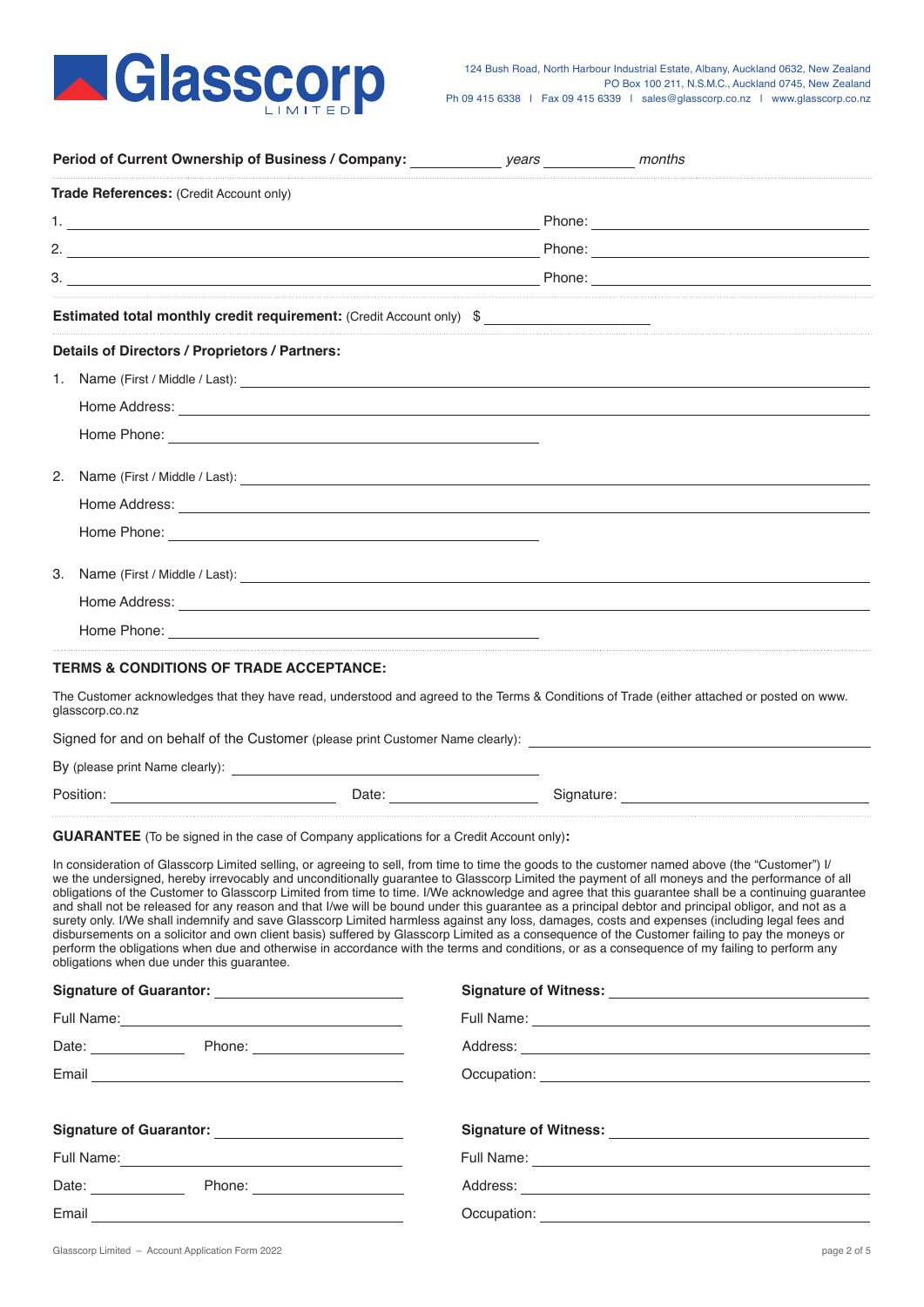### **Glasscorp Limited – Terms & Conditions of Trade**

- **1. Definitions** 1.1 "Contract" means the terms and conditions contained herein, together with any Price, order, invoice or other document or amendments expressed to be any mind, and an interest of the<br>supplemental to this Contract.
- 1.2 "GCL" means Glasscorp Limited (or otherwise referred to as the "Vendor"), its uccessors and assigns or any person acting on behalf of and with the authority of Glasscorp Limited.
- 1.3 "Customer" means the person/s, entities or any person acting on behalf of and with the authority of the Customer requesting GCL to provide the Goods as specified in any proposal, price, order, invoice or other documentation, and:
	- (a) if there is more than one Customer, is a reference to each Customer jointly and severally; and (b) if the Customer is a partnership, it shall bind each partner jointly and severally;
	- and (c) if the Customer is a part of a Trust, shall be bound in their capacity as a
	- trustee; and (d) includes the Customer's executors, administrators, successors and permitted assigns.
- 1.4 "Goods" means all Goods, or Services, supplied by GCL to the Customer supplied by GCL to the Customer at the Customer's request from time to time (where the context so permits the terms "Goods" or "Services" shall be interchangeable for the other).
- 1.5 "Cookies" means small files which are stored on a user's electronic device. They are designed to hold a modest amount of data (including PII) specific to a particular Customer and website and can be accessed either by the web server or the Customer's electronic device. If the Customer does not wish to allow Cookies to<br>operate in the background when ordering from the website, then the Customer<br>shall have the right to enable/disable the Cookies first by select
- accordance with clause 6 below.

# **2. Acceptance**

- 2.1 The Customer is taken to have exclusively accepted and is immediately bound, jointly and severally, by these terms and conditions if the Customer places an order for or accepts delivery of any Goods.
- 2.2 In the event of any inconsistency between the terms and conditions of this Contract and any other prior document or schedule that the parties have entered into, the
- the terms of this Contract shall prevail.<br>
Any amendment to the terms and conditions contained in this Contract may only be<br>
Any amendment to the terms and conditions contained in this Contract may only be
- 2.3 Any amendment to the terms and conditions contained in this Contract may only be<br>amended in writing by the consent of both parties.<br>The Customer acknowledges that the supply of Goods on credit shall not take<br>effect unt
- 2.5 In the event that the supply of Goods request exceeds the Customers credit limit and/or the account exceeds the payment terms, GCL reserves the right to refuse
- acceptance for new orders or refuse delivery of the Services. 2.6 In the event that the Goods provided by GCL are the subject of an insurance claim that the Customer has made, then the Customer shall be responsible for the payment of any monies payable to the insurance company and agrees to honour<br>their obligation for payment for such transactions invoiced by GCL and shall ensure<br>payment is made by the due date irrespective of whether the in successful.
- 2.7 Where GCL gives any advice, recommendation, information, assistance or service provided by GCL in relation to Goods supplied is given in good faith and is based on GCL's own knowledge and experience and shall be accepted without liability on the part of GCL
- 2.8 Orders for Goods which are non- stocklist items shall not be binding until confirmed<br>by GCL. Unless the Customer notifies GCL in writing that order numbers must be<br>used for purchases. GCL accepts no liability in respec be bound by, unauthorised orders (i.e. orders without an order number made on the Customer's account. GCL may (but is not required to) accept cancellation or variations to an order of Goods on such terms as GCL may specify.
- 2.9 Electronic signatures shall be deemed to be accepted by either party providing that<br>the parties have complied with Section 226 of the Contract and Commercial Law<br>Act 2017 or any other applicable provisions of that Act to in that Act.
- 2.10 In the event that GCL is required to provide the Goods urgently, that may result in GCL to work outside normal business hours (including, but, not limited to<br>working through lunch breaks, weekends and/or Public Holidays) or incur travel<br>or accommodation costs, then GCL reserves the right to charge the

# **3. Errors and Omissions**<br>**3.1** The Customer acknowle

- The Customer acknowledges and accepts that GCL shall, without prejudice, accept no liability in respect of any alleged or actual error(s) and/or omission(s): (a) resulting from an inadvertent mistake made by GCL in the formation and/or
- administration of this Contract; and/or (b) contained in/omitted from any literature (hard copy and/or electronic) supplied
- by GCL in respect of the Goods. 3.2 In the event such an error and/or omission occurs in accordance with clause 3.1 and is not attributable to the negligence and/or wilful misconduct of GCL; the Customer shall not be entitled to treat this Contract as repudiated nor render it invalid.
- 3.3 Clerical errors or omissions, whether in computation or otherwise in the quotation, acknowledgement or invoice shall be subject to correction.

- **4. Authorised Representatives** 4.1 The Customer acknowledges that GCL shall (for the duration of the Goods) liaise directly with one (1) authorised representative, and that once introduced as such to GCL, that person shall have the full authority of the Customer to order any Goods, and/or to request any variation thereto on the Customer's behalf. The Customer accepts that they will be solely liable to GCL for all additional costs incurred by GCL (including GCL's profit margin) in providing any Goods, or variation/s requested thereto by the Customer's duly authorised representative.
- 4.2 If the Customer's duly authorised representative as per clause 4.1 is to have<br>only limited authority to act on the Customer's behalf, then the Customer must<br>specifically and clearly advise GCL in writing of the paramet
- 4.3 The Customer specifically acknowledges and accepts that they will be solely liable to GCL for all additional costs incurred by GCL (including GCL's profit margin) in providing any Goods, or variations requested by the Customer's duly authorised representative (subject always to the limitations imposed under clause 4.2 (if any).

# **5. Change in Control**<br>5.1 The Customer shall

5.1 The Customer shall give GCL not less than fourteen (14) days prior written notice of any proposed change of ownership of the Customer and/or any other change in the Customer's details (including but not limited to, changes in the Customer's name, address, contact details, change of directors, change of trustees, or<br>business practice). The Customer shall be liable for any loss incurred by GCL as a<br>result of the Customer's failure to comply with this clause.

# **6.** Price and Payment<br>6.1 At GCL's sole discret

- At GCL's sole discretion the Price shall be either.
- (a) as indicated on invoices provided by GCL to the Customer in respect of Goods<br>performed or Goods supplied; or<br>(b) GCL's quoted Price (subject to clause 6.2) which shall be binding upon GCL<br>provided that the Customer sha
- days. 6.2 GCL reserves the right to change the Price:
	- (a) if a variation to the Goods which are to be supplied is requested; or (b) if a variation to the Goods originally scheduled is requested; or
		- (c) in the event of increases to GCL in the cost of labour or materials which are beyond GLC's control (including but, not limited to any variation as a result
- of fluctuations in currency exchange rates or increases to GCL in the cost of<br>taxes, levies, freight or insurance charges, or delays in shipment, wholesale<br>supply rates etc) which are beyond GCL's control.<br>6.3 Variations w
- writing, and shown as variations on GCL's invoice. The Customer shall be required to respond to any variation submitted by GCL within ten (10) working days. Failure to do so will entitle GCL to add the cost of the variation to the Price. Payment for all variations must be made in full at the time of their completion.
- 6.4 At GCL's sole discretion a non-refundable deposit may be required.<br>6.5 Time for payment for the Goods being of the essence, the Price will
	- Time for payment for the Goods being of the essence, the Price will be payable by the Customer on the date/s determined by GCL, which may be:
		- (a) on delivery of the Goods; or<br>(b) the date specified on any in
		- the date specified on any invoice or other form as being the date for payment;
		- or (c) for certain approved Customers, due twenty (20) days following the end of the month in which an invoice is sent to the Customer's address or address for notices; or
		- failing any notice to the contrary, the date which is seven (7) days following the
		- date of any invoice given to the Customer by GCL; or (e) immediately payable at the time the Customer places an order for any nonstock list item or bespoke Goods that GCL have to pay to any third party supplier.
- 6.6 Payment may be made by electronic/on-line banking, EFTPOS, credit card (a surcharge per transaction may apply) or by any other method as agreed to between the Customer and GCL.
- 6.7 GCL may in its discretion allocate any payment received from the Customer towards any invoice that GCL determines and may do so at the time of receipt or at any time afterwards. On any default by the Customer GCL may re-allocate any payments previously received and allocated. In the absence of any payment allocation by GCL, payment will be deemed to be allocated in such manner preserves the maximum value of GCL's Purchase Money Security Interest (as
- defined in the PPSA) in the Goods. 6.8 The Customer shall not be entitled to set off against, or deduct from the Price, any sums owed or claimed to be owed to the Customer by GCL nor to withhold<br>nayment of any invoice because part of that invoice is in dispute.
- payment of any invoice because part of that invoice is in dispute.<br>6.9 Unless otherwise stated the Price, does not include GST. In addition to the Price,<br>the Customer must pay to GCL an amount equal to any GST GCL must pay supply by GCL under this or any other agreement for the sale of the Goods. The Customer must pay GST, without deduction or set off of any other amounts, at the<br>same time and on the same basis as the Customer pays the Price. In addition, the<br>Customer must pay any other taxes and duties that may be app the Price except where they are expressly included in the Price.

- **7. Delivery of the Goods**<br>**7.1** At GCL's sole discretion 7.1 At GCL's sole discretion, delivery of the Goods shall take place when the Goods are supplied to the Customer at the Customer's nominated address, even if the
- Customer is not present at the address. 7.2 At GCL's sole discretion the cost of delivery is included in the price.
- 7.3 Delivery of the Goods to a third party nominated by the Customer is deemed to be delivery to the Customer for the purposes of this Contract.
- 7.4 GCL may deliver the Goods by separate instalments. Each separate instalment shall be invoiced and paid in accordance with the provisions in these terms and conditions.
- 7.5 Any time specified by GCL for delivery of the Goods is an estimate only and GCL will not be liable for any loss or damage incurred by the Customer as a result of<br>delivery being delayed for any reason. However, both parties agree that they shall<br>make every endeavour to enable the Goods to be supplied a was arranged between both parties. In the event that GCL is unable to supply the Goods as agreed solely due to any action or inaction of the Customer, then GCL shall be entitled to charge a reasonable fee for re-supplying the Goods at a later time and date, and/or for storage of the Goods.

- **8. Dimensions, Plans and Specifications** 8.1 GCL shall be entitled to rely on the accuracy of any plans, specifications and other information provided by the Customer. The Customer acknowledges and<br>agrees that in the event that any of this information provided by the Customer is<br>inaccurate, GCL accepts no responsibility for any loss, damages, o
- 
- accurate data. GCL shall not be liable whatsoever for any errors in the Goods that<br>are caused by incorrect or inaccurate data being supplied by the Customer.<br>In the event the Customer gives information relating to measurem GCL accepts no responsibility for any loss, damages, or costs however resulting from the Customer's failure to comply with this clause.
- **9. Access**<br>**9.1 The Cus**
- The Customer shall ensure that GCL has clear and free access to the delivery address at all times to enable them to undertake the Goods. GCL shall not be liable for any loss or damage to the delivery address (including, without limitation, damage to pathways, trees, plants, trees, shrubs, driveways and concreted or paved or grassed areas) unless due to the negligence of GCL.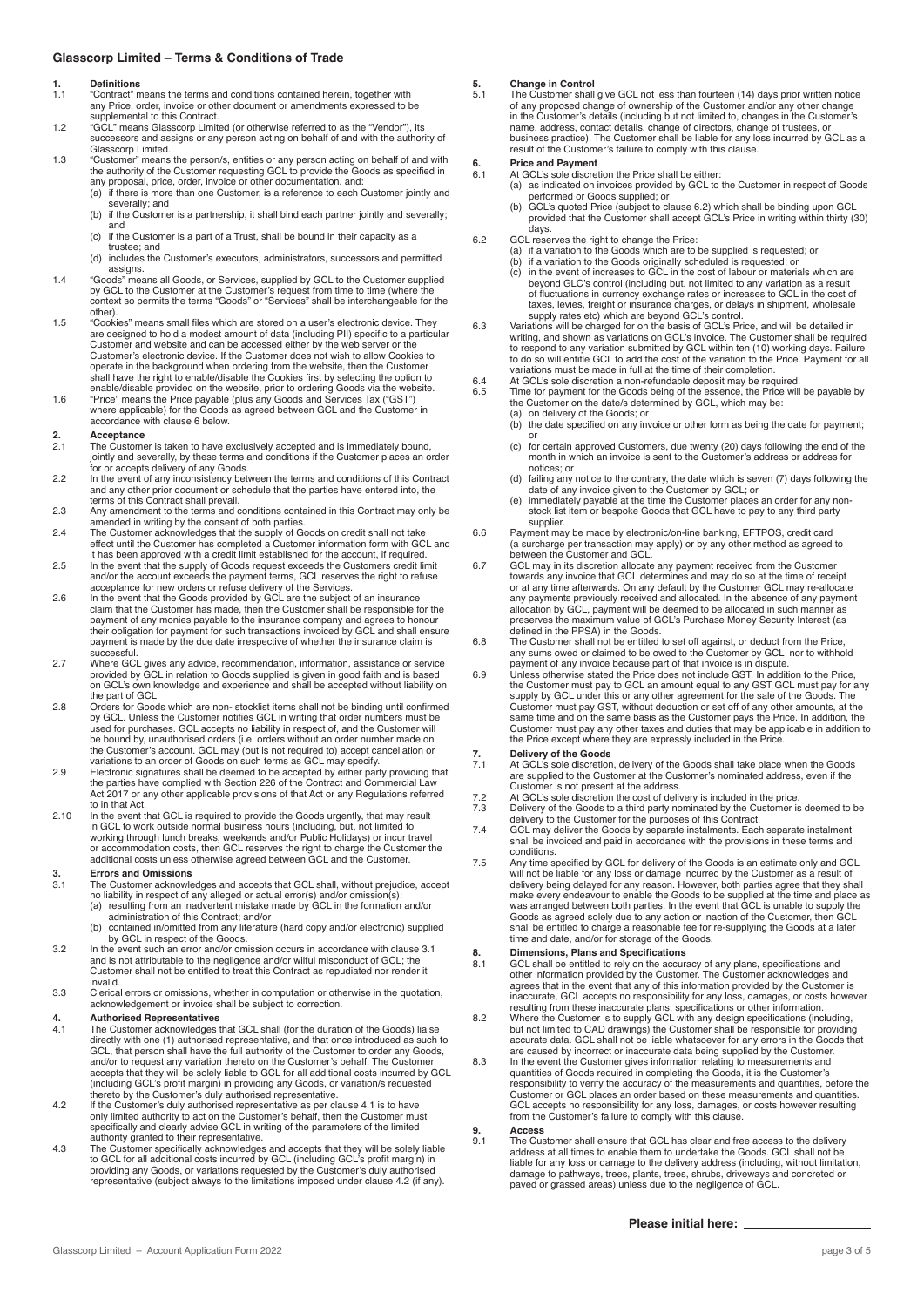### **Glasscorp Limited – Terms & Conditions of Trade**

- 9.2 It is the responsibility of the Customer to ensure that access is suitable to accept the weight of laden trucks, front end loaders or other earth moving equipment<br>as may be deemed necessary by GCL. The Customer agrees to indemnify GCL<br>against all costs incurred by GCL in recovering such vehicles in the eve become bogged or otherwise immovable.
- **10. Risk**
- 10.1 If GCL retains ownership of the Goods under clause 14 then where GCL is supplying Goods only, all risk for the Goods shall immediately pass to the Customer on delivery and the Customer must insure the Goods on or before delivery. Delivery of the Goods shall be deemed to have taken place immediately at the time that the Goods are delivered by GCL or GCL's nominated carrier to the Customer's
- nominated delivery address (even if the Customer is not present at the address). 10.2 Notwithstanding the provisions of clause 10.1 if the Customer specifically requests GCL to leave Goods outside GCL's premises for collection or to deliver the Goods to an unattended location then such Goods shall always be left at sole risk of the Customer and it shall be the Customer's responsibility to ensure the Goods are insured adequately or at all. In the event that such Goods are lost, damaged or destroyed then replacement of the Goods shall be at the Customer's expense. 10.3 Extreme instances of weather, temperature or forecast weather, may cause delay
- to GCL being able to deliver the Goods, GCL accepts no losses, damages or costs as a result of this instance.
- 10.4 The Customer acknowledges that Goods supplied may exhibit variations in texture. shade, tone, colour, surface, finish and may fade or change colour over time.<br>Whilst GCL will make every effort to match batches of product supplied to minimise<br>such variations, GCL will not be held liable in any way whats variations occur.
- 10.5 The Customer acknowledges that all descriptive specifications, illustrations, dimensions and weights stated in GCL's or the manufacturers fact sheets, price lists or advertising material are approximate only and are given by way of identification only. The Customer shall not be entitled to rely on such information, and any use does not constitute a sale by description and does not form part of the
- contract, unless expressly stated as such in writing by GCL. 10.6 Where GCL has effected delivery, all risk passes to the Customer as per clause 10.1 and the Customer claims the Goods have been stolen, it shall be the Customer's responsibility to contact the police, and shall not excuse the Customer from fulfilling their financial obligations under this Contract.

# **11. On-line Ordering**

- 
- 11.1 The Customer acknowledges and agrees that: (a) GCL does not guarantee the website's performance; and (b) display on the website does not guarantee the availability of any particular Goods; therefore, all orders placed through the website shall be subject to confirmation of acceptance by GCL; and
	-
	- (c) on-line ordering may be unavailable from time to time for regularly scheduled<br>maintenance and/or upgrades; and<br>(d) there are inherent hazards in electronic distribution, and as such GCL cannot<br>warrant against delays or and GCL including orders, and you agree that to the maximum extent permitted by law, GCL will not be liable for any losses which the Customer suffers as a result of online ordering not being available or for delays or errors in transmitting orders; and
	- (e) when making a transaction through the website, the Customer's information will pass through a secure server using SSL (secure sockets layer) encryption<br>technology. The encryption process ensures that the Customer's information<br>cannot be read by or altered by outside influences; and
	- (f) if the Customer is not the cardholder for any credit card being used to pay for the Goods, GCL shall be entitled to reasonably assume that the Customer has received permission from the cardholder for use of the credit card for the transaction.
- 11.2 GCL reserves the right to terminate the Customer's order if it learns that you have provided false or misleading information, interfered with other users or the administration of GCL's business, or violated these terms and conditions.

**12. Insurance** 12.1 GCL shall have public liability insurance of at least five (5) million dollars, it is the Customer's responsibility to ensure that they are similarly insured.

## **13. Compliance With Laws**<br>**13.1** The Customer and GCL

- 13.1 The Customer and GCL shall comply with the provisions of all statutes, regulations and bylaws of government, local and other public authorities that may be applicable to the Goods including any relating Worksafe health and safety laws or any other relevant safety standards or legislation pertaining to the Goods.
- 13.2 The Customer shall obtain (at the expense of the Customer) any building consent and resource consent and any other licenses and approvals that may be required for the Goods. GCL will require confirmation that all consents and approvals have been obtained by the Customer prior to the commencement of the Services. In the event that any required consents are only obtained following commencement of the Goods, any additional cost incurred due to any changes to the original plans
- and specifications provided by the Customer shall be charged as a variation, in<br>accordance with clause 6.2.<br>Notwithstanding clause 13.1 and pursuant to the Health & Safety at Work Act<br>2015 (the "HSW Act") GCL agrees at all where they may be acting as a sub-contractor for the Customer who has engaged a third party namely GCL.

- **14. Title**<br>
14.1 GCL and the Customer agree that ownership of the Goods shall not pass until:<br>
(a) the Customer has paid GCL all amounts owing to GCL; and<br>
(b) the Customer has met all of its other obligations to GCL.
- 14.2 Receipt by GCL of any form of payment other than cash shall not be deemed to be payment until that form of payment has been honoured, cleared or recognised. 14.3 It is further agreed that:
	- (a) until ownership of the Goods passes to the Customer in accordance with clause 14.1 that the Customer is only a bailee of the Goods and unless the Goods have become fixtures must return the Goods to GCL on request; and
	- (b) the Customer holds the benefit of the Customer's insurance of the Goods on trust for GCL and must pay to GCL the proceeds of any insurance in the event of the Goods being lost, damaged or destroyed; and
	- (c) the production of these terms and conditions by GCL shall be sufficient<br>evidence of GCL's rights to receive the insurnee proceeds direct from the<br>insurer without the need for any person dealing with GCL to make further enquiries; and
	- (d) the Customer must not sell, dispose, or otherwise part with possession of the

Goods other than in the ordinary course of business and for market value. If the Customer sells, disposes or parts with possession of the Goods then the Customer must hold the proceeds of any such act on trust for GCL and must pay or deliver the proceeds to GCL on demand; and

- (e) the Customer should not convert or process the Goods or intermix them with<br>other goods but if the Customer does so then the Customer holds the resulting<br>product on trust for the benefit of GCL and must sell, dispose of
- resulting product to GCL as it so directs; and (f) unless the Goods have become fixtures the Customer irrevocably authorises GCL to enter any premises where GCL believes the Goods are kept and recover possession of the Goods; and
- GCL may recover possession of any Goods in transit whether or not delivery has occurred: and
- has occurred; and<br>
(h) the Customer shall not charge or grant an encumbrance over the Goods nor<br>
grant nor otherwise give away any interest in the Goods while they remain the<br>
property of GCL; and
- (i) GCL may commence proceedings to recover the Price of the Goods sold notwithstanding that ownership of the Goods has not passed to the Customer.

# **15. Personal Property Securities Act 1999 ("PPSA")**

- 15.1 Upon assenting to these terms and conditions in writing the Customer acknowledges and agrees that:
	- (a) these terms and conditions constitute a security agreement for the purposes of the PPSA; and
	- (b) a security interest is taken in all present or after acquired Goods and/or collateral (account) being a monetary obligation of the Customer to GCL for Goods that have previously been supplied and that will be supplied in the future by GCL to the Customer.
- 15.2 The Customer hereby acknowledges that these Terms and Conditions of Trade constitute a security agreement which creates a security interest in favour of the Vendor:<br>(a) for
	- (a) for all Goods previously supplied by the Vendor to the Customer (if any); and (b) for all of its present and after acquired Goods; and (c) for intellectual property arising out of or in connection with the Services.
	-
- (b) for all of its present and after acquired Goods; and<br>(c) for intellectual property arising out of or in connection with the Services.<br>15.3 The Customer agrees to grant a "Purchase Money Security Interest" to the Vendor in respect to all amounts owed by the Customer to the Vendor, as that term is defined in the PPSA.
- 15.4 Where Goods in respect of which title has not passed to the Customer are sold by the Customer in the ordinary course of business, the book debt created on the sale and the proceeds of sale when received shall be held by the Customer for the Vendor in terms of section 45 of the PPSA:
	- (a) Where any proceeds of sale are placed in the Customer's bank account the funds in the Customer's bank account shall be deemed to be held on trust for the Vendor to the extent of proceeds of sale; and
	- (b) Where any payments are made from the Customer's bank account otherwise<br>than to GCL payment shall be deemed to have been made from all other<br>funds in the Customer's bank account and not from funds held on trust for the Vendor; and
	- (c) The trust obligation imposed by this clause and the Vendor's entitlements under the PPSA shall continue for so long as the Vendor is unpaid for all Goods supplied to the Customer.
	-
- 15.5 The Customer undertakes to: (a) sign any further documents and/or provide any further information (such information to be complete, accurate and up-to-date in all respects) which GCL may reasonably require to register a financing statement or financing change statement on the Personal Property Securities Register; and (b) indemnify, and upon demand reimburse, GCL for all expenses incurred
	- in registering a financing statement or financing change statement on the Personal Property Securities Register or releasing any Goods charged thereby; and
	- (c) not register, or permit to be registered, a financing statement or a financing change statement in relation to the Goods and/or collateral (account) in favour<br>of a third party without the prior written consent of GCL; and<br>immediately advise GCL of any material change in its business practices of
	- selling Goods which would result in a change in the nature of proceeds derived
- from such sales. 15.6 GCL and the Customer agree that nothing in sections 114(1)(a), 133 and 134 of the PPSA shall apply to these terms and conditions. 15.7 If any of the Goods are incorporated in or used as material for other goods before
- payment is made ownership in the whole of the other goods shall be and remain with the Vendor until payment is made. The Vendor's Security Interest in the Goods
- shall continue in the terms of section 82 of the PPSA. 15.8 The Customer waives its rights as a debtor under sections 116, 120(2), 121, 125, 126, 127, 129, and 131of the PPSA. 15.9 Unless otherwise agreed to in writing by GCL, the Customer waives its right to
- receive a verification statement in accordance with section 148 of the PPSA.
- 15.10 The Customer shall unconditionally ratify any actions taken by GCL under clauses 15.1 to 15.9.

# **16. Security and Charge**<br>**16.1 In consideration of GC**

- 16.1 In consideration of GCL agreeing to supply the Goods, the Customer charges all of its rights, title and interest (whether joint or several) in any land, realty or other assets capable of being charged, owned by the Customer either now or in the future, to secure the performance by the Customer of its obligations under these
- terms and conditions (including, but not limited to, the payment of any money). 16.2 The Customer indemnifies GCL from and against all GCL's costs and disbursements including legal costs on a solicitor and own Customer basis incurred in exercising GCL's rights under this clause. 16.3 The Customer irrevocably appoints GCL and each director of GCL as the
- Customer's true and lawful attorney/s to perform all necessary acts to give effect to the provisions of this clause 16 including, but not limited to, signing any document on the Customer's behalf.

## **17. Defects**

- 17.1 The Customer shall inspect the Goods on delivery and shall within seven (7) days of delivery (time being of the essence) notify GCL of any alleged defect, shortage in quantity, damage or failure to comply with the description or quote. The Customer shall afford GCL an opportunity to inspect the Goods within a reasonable time following delivery if the Customer believes the Goods are defective in any way.<br>If the Customer shall fail to comply with these provisions the Goods shall be<br>presumed to be free from any defect or damage. For defective Goo to either (at GCL's discretion) replacing the Goods or repairing the Goods. 17.2 Goods will not be accepted for return other than in accordance with 17.1 above,
- 

### **Please initial here:**